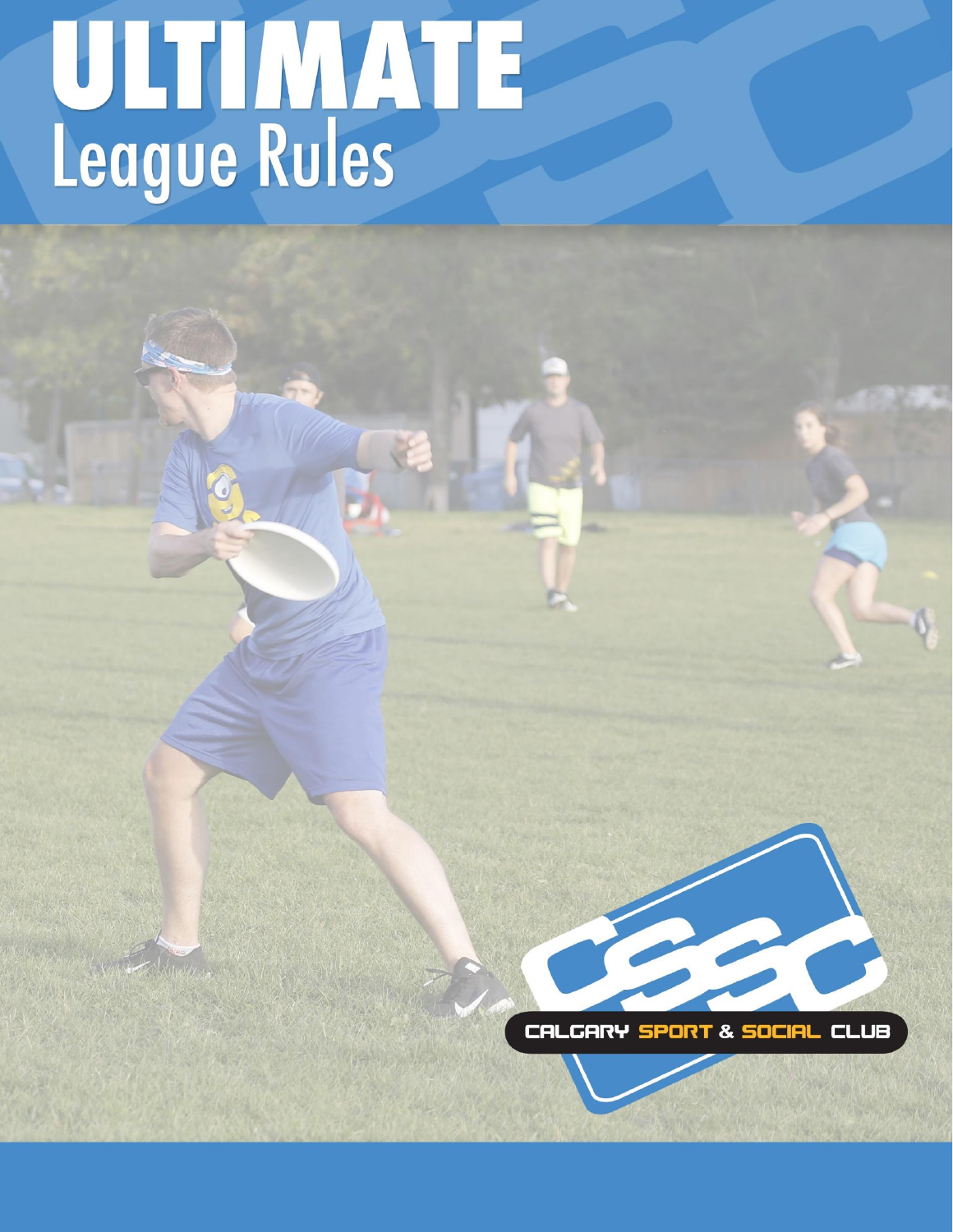# **CONTENTS**

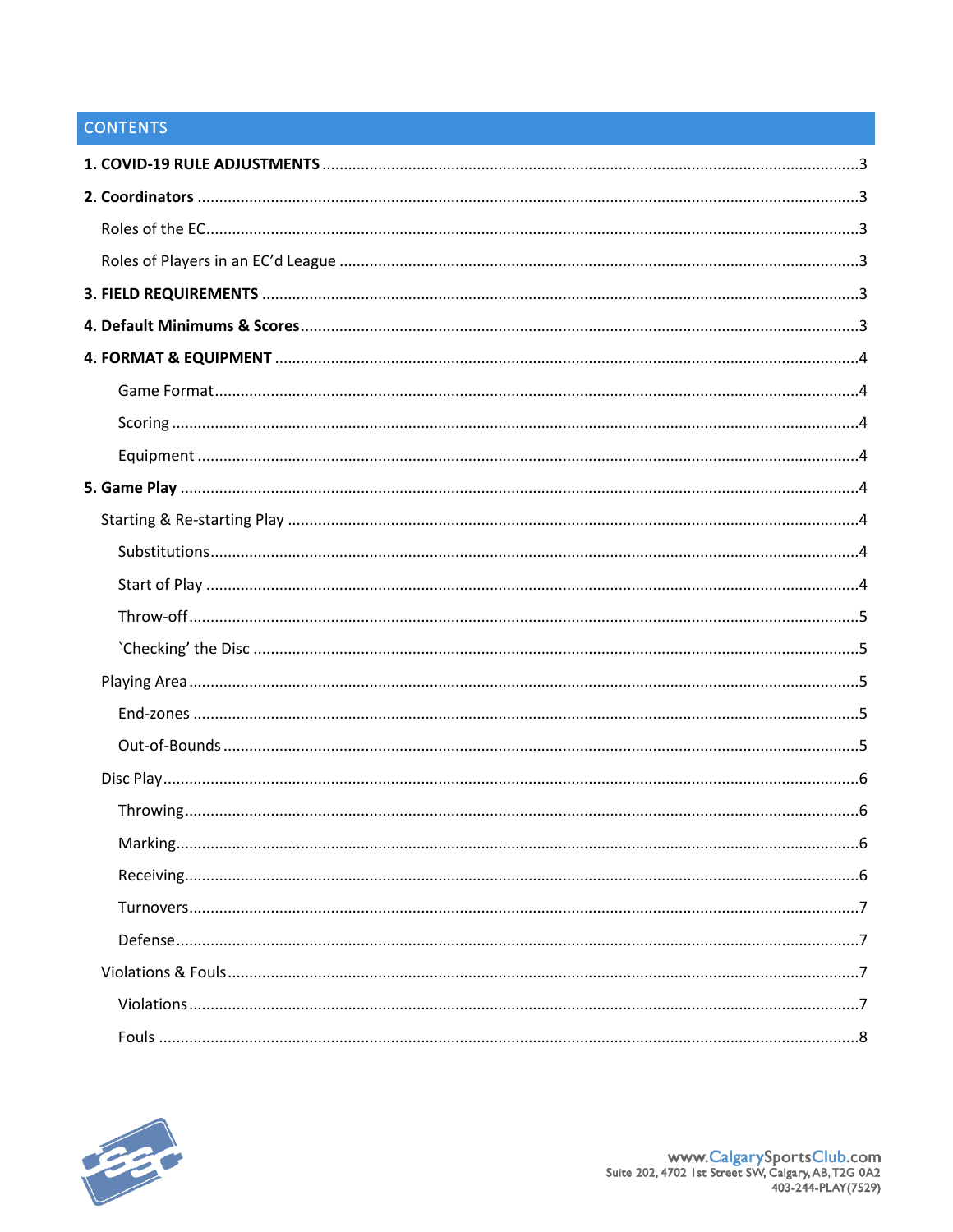# <span id="page-2-0"></span>1. COVID-19 RULE ADJUSTMENTS

- Instead of checking the disk, a defensive player can raise 2 hands to acknowledge a game restarting in the following situations:
	- o After the disc travels out-of-bounds
	- o After a foul is called or an injury occurs
	- o After invoking the middle rule while receiving a throw-off

# <span id="page-2-1"></span>2. COORDINATORS

An Event Coordinator (EC) is a player in the league who is already registered on a team for that specific season, who has agreed to help coordinate games and manage the field booking.

# <span id="page-2-2"></span>ROLES OF THE EC

- Arrive early, and act as the onsite contact
- Bring all required equipment and permits
- Update players with pre-game announcements
- Ensure that games start and end on time
- Record the scores and submit to the CSSC office

## <span id="page-2-3"></span>ROLES OF PLAYERS IN AN EC'D LEAGUE

- Record the game results on the score sheet after each game/match
- Help the EC set-up and take-down the equipment before and after the games are played

# <span id="page-2-4"></span>3. FIELD REQUIREMENTS

| Format | <b>Total # of Players</b>    | <b>Minimum # of Females</b>  | <b>Maximum # of Males</b>   |
|--------|------------------------------|------------------------------|-----------------------------|
|        | <b>Required on the Field</b> | <b>Required on the Field</b> | <b>Allowed on the Field</b> |
| 5 on 5 |                              |                              |                             |

The CSSC welcomes people of all gender identity or expression. Minimum female requirements are inclusive of anyone who identifies as a female (i.e. players who identify themselves as M and X will not count towards female minimums).

# <span id="page-2-5"></span>4. DEFAULT MINIMUMS & SCORES

| <b>Format</b> | <b>Minimum Players to Avoid Default</b> | <b>Default Score</b> |
|---------------|-----------------------------------------|----------------------|
| 5 on 5        | 4 (1 Female)                            | $0 - 8$              |

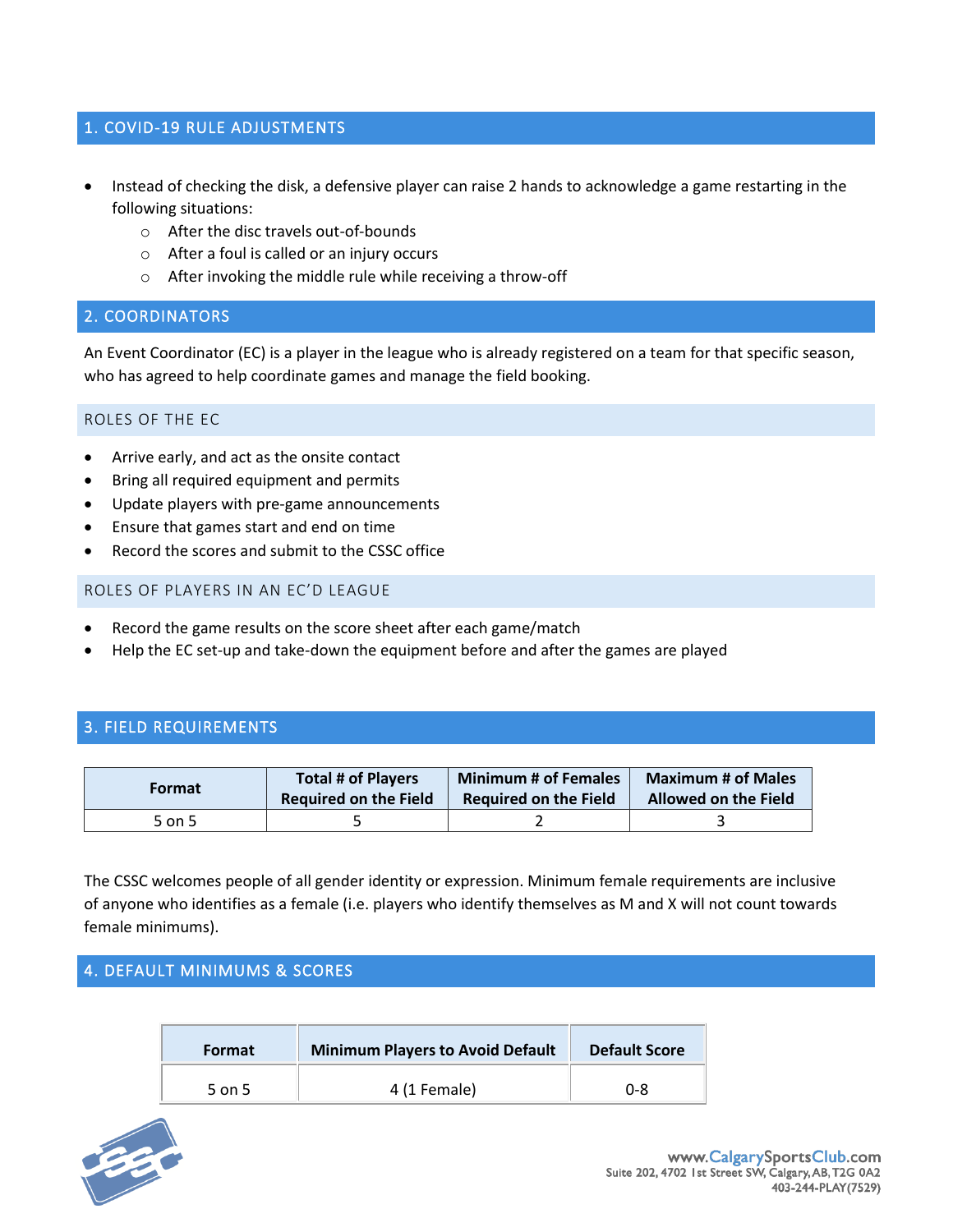# <span id="page-3-0"></span>4. FORMAT & EQUIPMENT

#### <span id="page-3-1"></span>GAME FORMAT

- Players should arrive 15 minutes prior to the scheduled game time
- Teams will play two matches per night against different opponents
- Each match will be 45-minuntes in length:
	- o Two 20-minute halves
	- o 5-minute half-time

#### <span id="page-3-2"></span>SCORING

- A point is scored when an offensive player completes a pass to a teammate in the end-zone
- Mercy is called and the score freezes if a team gains an 8-point lead
- *Regular Season:* Ties are allowed
- *Playoffs***:** Ties are not allowed:
	- o A sudden-death overtime period will be used to determine the winner
	- o The first team to score is declared the winner
	- o Teams will flip a disc or use other suitable means to determine first possession

## <span id="page-3-3"></span>EQUIPMENT

- Metal cleats are not permitted in CSSC Ultimate Leagues
- Players should bring a light and dark shirt to each game
- The Event Coordinator will provide the warm-up and game discs, as well as the markers for field set-up

# <span id="page-3-4"></span>5. GAME PLAY

#### <span id="page-3-6"></span><span id="page-3-5"></span>STARTING & RE-STARTING PLAY

#### SUBSTITUTIONS

- Substitutions can only be made in the following scenarios:
	- o After a score
	- o At half-time
	- o To replace an injured player

# <span id="page-3-7"></span>START OF PLAY

- Teams can flip the disc, or use any suitable means to determine who receives possession, or to pick a side
- To start the second-half, possession and sides will be reversed from the opening throw-off
- Teams will also switch sides after each score
	- $\circ$  The team that is scored on will walk to the far end of the field to receive the throw-off

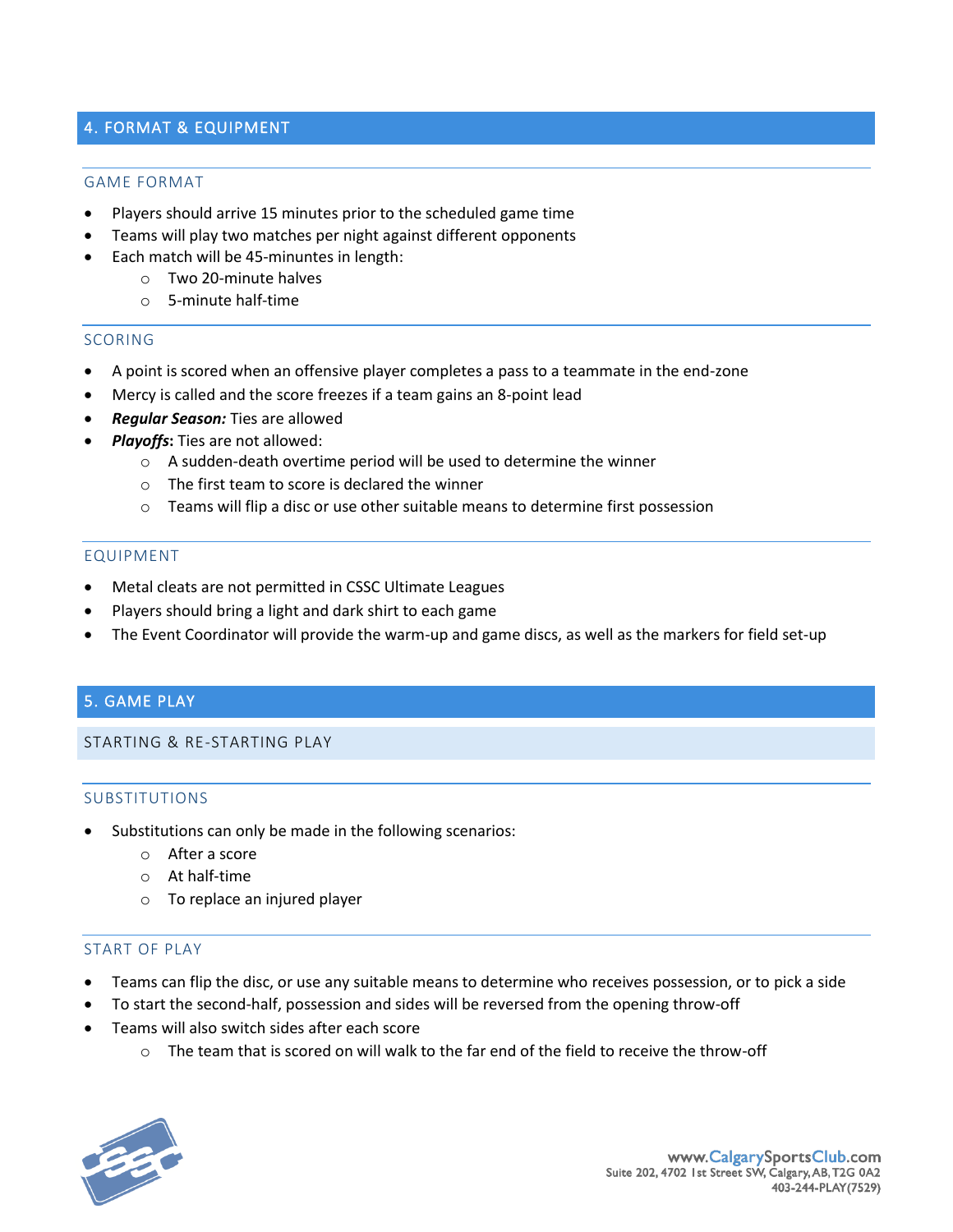## <span id="page-4-0"></span>THROW-OFF

- Also referred to as a "huck" or "pull"
- Occurs to start each half and following a score
- The thrower and the opposition must both raise a hand to indicate that they are ready for the throw-off
	- $\circ$  Players on the throwing team must remain behind the goal-line until the disc is released
	- $\circ$  Players on the receiving team must stand with one foot on the goal-line until the disc is released
- *Throwing Team:*
	- $\circ$  Is not permitted to touch the disc (in flight) before a member of the receiving team
	- $\circ$  Is awarded possession of the disc if the receiving team touches the disc (in flight) but fails to catch it
- *Receiving Team:*
	- $\circ$  Is permitted to stop a rolling disc with a hand or foot, gaining possession at the point of contact
	- $\circ$  Is permitted to let the disc drop untouched to the ground, gaining possession at the point of contact
	- o Lose possession of the disc if touching the disc (in flight) but failing to catch it
	- o If the disc travels out of bounds, has the option to:
		- Request a re-throw
		- Take possession at the spot where the disc crossed the boundary line
		- Invoke the 'middle rule,' taking possession of the disc in the middle of the field, perpendicular to the spot where the disc crossed the boundary line
			- In this case, the receiving team must 'check' the disc before playing it

# <span id="page-4-1"></span>`CHECKING' THE DISC

- Occurs after a stoppage in play, in order to ensure that both teams are ready before resuming play
- If a defender is present, is performed by allowing the marker to tap the disc with their hand
- If a defender is not present, is performed by tapping the disc on the ground
- An offensive player must 'check' the disc with a defender in the following scenarios:
	- o After the disc travels out-of-bounds
	- o After a foul is called or an injury occurs
	- o After invoking the middle rule while receiving a throw-off

#### <span id="page-4-3"></span><span id="page-4-2"></span>PLAYING AREA

#### END-ZONES

- Are 15-yards in length, marked at each end of the field
- Have a 5-yard safety zone behind them (out of bounds) to prevent collisions with goal posts or obstructions

#### <span id="page-4-4"></span>OUT-OF-BOUNDS

- A disc is out of bounds when it contacts the ground outside of the boundary lines
	- $\circ$  On any throw that travels out of bounds, the defending team will be awarded possession of the disc on the sideline, at the point where the disc crossed the line
- A disc can travel out of bounds while in flight and return inside the field of play

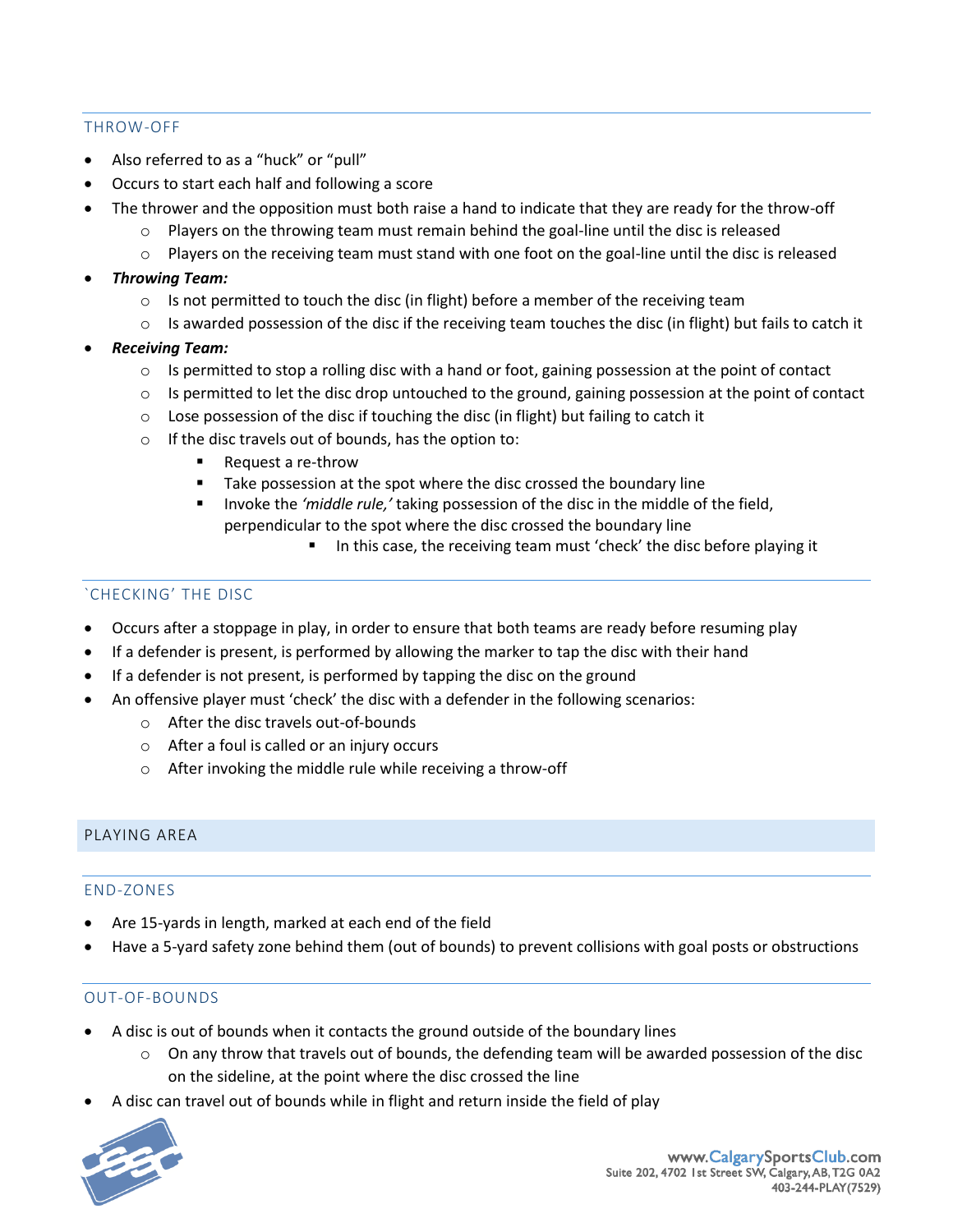# <span id="page-5-1"></span><span id="page-5-0"></span>DISC PLAY

#### THROWING

- When the disc is on the ground, whether in or out of bounds, any member of the offensive team may take possession of the disc and become the thrower
- The thrower must establish a pivot foot and may not change their pivot foot until the throw is released
- The thrower has the right to pivot in any direction, but once the marker has established a legal defensive position, the thrower is not permitted to pivot into the defender
- The thrower is permitted to use any throwing method when releasing the disc (hammer toss, flick, etc)
- The thrower cannot make contact with the disc again until at least one other player has touched the disc
- If the thrower drops the disc unimpeded, it is considered an incomplete pass, and a turnover occurs

#### <span id="page-5-2"></span>MARKING

- The defending team is permitted to have one player marking or guarding the thrower
- The marker must allow the thrower a full disc length of space to make a play
	- $\circ$  This includes the marker's arms, which cannot wrap around the thrower in anyway
- The marker is not permitted to straddle the pivot foot of the thrower, or use their arms to prevent the thrower from pivoting
- **Counting Stalls:**
	- $\circ$  Once the marker is in a stationary position, and the thrower has possession of the disc, the marker may initiate the stall count
		- **The marker can initiate the stall count if the thrower takes longer than 10 seconds to pick up** the disc
	- o The marker counts out loud in one second intervals (e.g. stall one, stall two, stall three...)
	- $\circ$  If the thrower has not released the disc after a ten-stall count, a turnover will occur
	- o If the defending team switches marker mid-count, the count will re-start

#### <span id="page-5-3"></span>RECEIVING

- When making a catch, the first point of contact with the ground determines whether the catch is complete:
	- $\circ$  If the disc makes contact with the ground before the receiver has control, it is an incomplete pass
	- $\circ$  If the receiver is touching the boundary line, or is out-of-bounds at first point of contact, the catch does not count (unless contact from a defender forced the receiver out of bounds in mid-air)
	- $\circ$  If the receiver touches inside of the boundary line but is carried out-of-bounds by their momentum, the catch is good
		- The receiver only needs one foot planted in-bounds while possessing the disc for it to be a completion
	- o **To count as a score, the receiver's first point of contact must be entirely inside of the end-zone**
	- o A receiver cannot score by running into the end-zone
		- If a receiver's momentum carries them into the end-zone, they will carry the disc back to goal-line and put the disc into play from that spot
- A receiver is allowed to bobble a disc before making a catch, but cannot use controlled bobbling to advance the disc forwards up the field of play

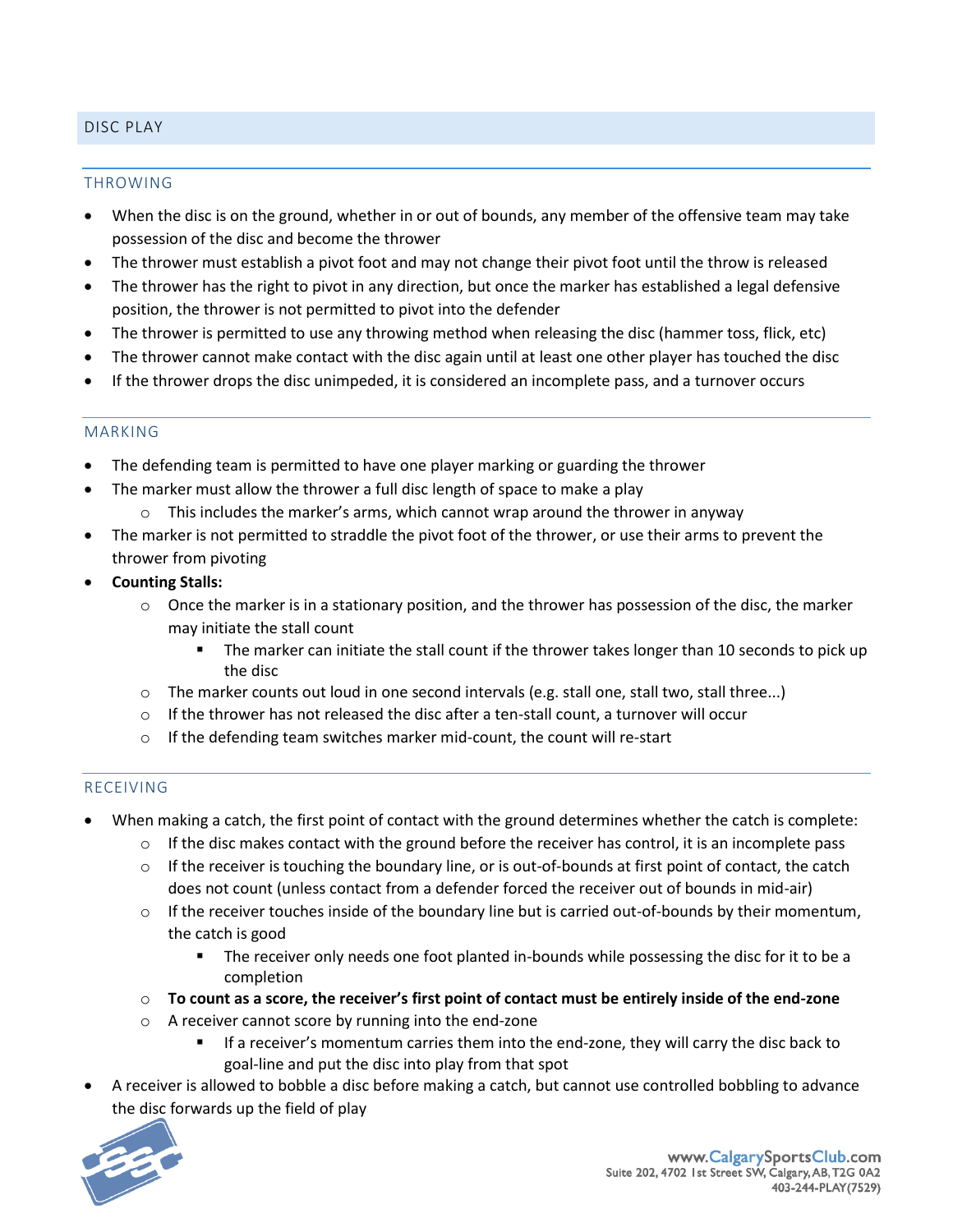- After making a completed catch, the receiver is permitted a few steps to come to a stop and establish a pivot foot
	- $\circ$  If the receiver catches the disc while running, they are allowed to release it again without stopping, as long as they have not taken three or more steps
- The offensive team maintains possession on a disc that is caught simultaneously by both a receiver and a defender

## <span id="page-6-0"></span>TURNOVERS

- Result from an incomplete or knocked down pass, an interception, or an out-of-bounds disc
- Result from a 10-second stall count
- If the defending team gains possession of the disc inside of their own end-zone as the result of a turnover:
	- $\circ$  They can put the disc into play immediately from the spot that the turnover occurred
	- o They can carry the disc to the goal-line and put it into play from that spot
- If the defending team commits a turnover in their own end-zone:
	- o The offensive team will be awarded possession on the goal-line

## <span id="page-6-1"></span>DEFENSE

- When the disc is in the air, defenders are entitled to play the disc, but not the receiver
- **Principle of Verticality:** All players have the right to the space immediately above them
	- $\circ$  A defender can jump and grab a disc above a receiver's head, as long as no contact occurs
- Blocking of the feet is not permitted in CSSC Ultimate Leagues

# <span id="page-6-3"></span><span id="page-6-2"></span>VIOLATIONS & FOULS

#### VIOLATIONS

Violations are intentional or unintentional rule infractions. Players are expected to call violations committed by themselves or their team.

#### TRAVELING

- The thrower makes an illegal pivot
	- o The previous play will not count if the result was a completed pass
	- o The offensive team / thrower will retain possession
- The receiver takes more steps than required after catching a pass
	- $\circ$  The receiving team will keep possession, but play will be continued from the spot of the catch, before the travel occurred

#### STRIP

- A defender touches the disc while it is in the hand of the thrower, causing it to drop
	- o The offensive team / thrower will retain possession of the disc